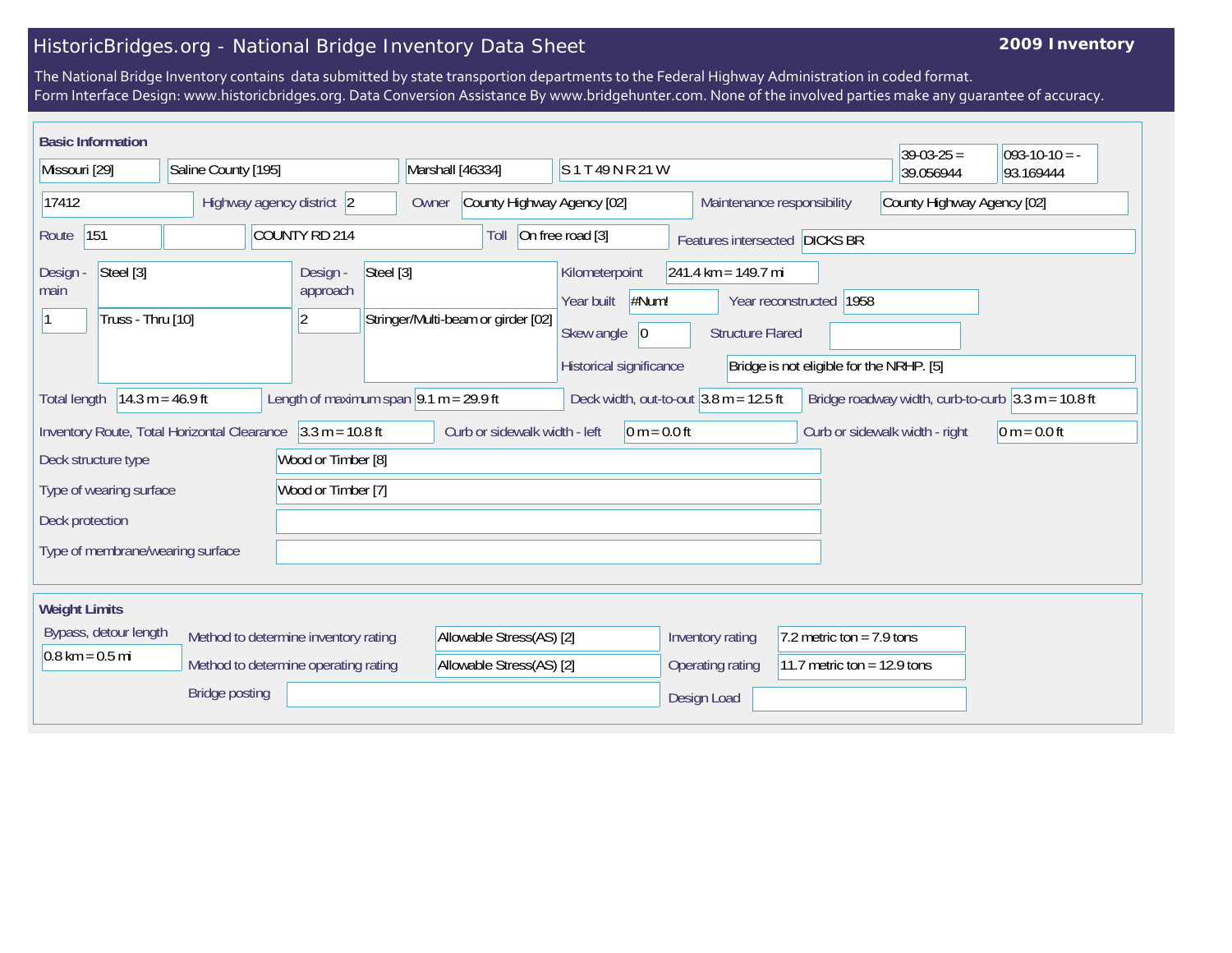| <b>Functional Details</b>                                                                                                             |                                                                                         |  |  |  |  |  |  |  |  |  |
|---------------------------------------------------------------------------------------------------------------------------------------|-----------------------------------------------------------------------------------------|--|--|--|--|--|--|--|--|--|
| Average daily truck traffi<br> 35 <br>Average Daily Traffic                                                                           | Year 2008<br>2028<br> 39 <br>$ 10\rangle$<br>%<br>Future average daily traffic<br>Year  |  |  |  |  |  |  |  |  |  |
| Road classification<br>Local (Rural) [09]                                                                                             | Approach roadway width<br>$3.5 m = 11.5 ft$<br>Lanes on structure 1                     |  |  |  |  |  |  |  |  |  |
| Type of service on bridge Highway [1]                                                                                                 | Direction of traffic One lane bridge for 2 - way traffic [3]<br>Bridge median           |  |  |  |  |  |  |  |  |  |
| No parallel structure exists. [N]<br>Parallel structure designation                                                                   |                                                                                         |  |  |  |  |  |  |  |  |  |
| Type of service under bridge<br>Waterway [5]                                                                                          | Navigation control<br>$ 0\rangle$<br>Lanes under structure                              |  |  |  |  |  |  |  |  |  |
| Navigation horizontal clearance $ 0 = N/A$<br>$0 = N/A$<br>Navigation vertical clearanc                                               |                                                                                         |  |  |  |  |  |  |  |  |  |
| 99.99 m = $328.1$ ft<br>Minimum vertical clearance over bridge roadway<br>Minimum navigation vertical clearance, vertical lift bridge |                                                                                         |  |  |  |  |  |  |  |  |  |
| Minimum lateral underclearance reference feature Feature not a highway or railroad [N]                                                |                                                                                         |  |  |  |  |  |  |  |  |  |
| Minimum lateral underclearance on left $0 = N/A$<br>Minimum lateral underclearance on right $0 = N/A$                                 |                                                                                         |  |  |  |  |  |  |  |  |  |
| Minimum Vertical Underclearance $ 0 = N/A$                                                                                            | Minimum vertical underclearance reference feature Feature not a highway or railroad [N] |  |  |  |  |  |  |  |  |  |
| Appraisal ratings - underclearances N/A [N]                                                                                           |                                                                                         |  |  |  |  |  |  |  |  |  |
|                                                                                                                                       |                                                                                         |  |  |  |  |  |  |  |  |  |
| <b>Repair and Replacement Plans</b>                                                                                                   |                                                                                         |  |  |  |  |  |  |  |  |  |
| Type of work to be performed                                                                                                          | Work to be done by contract [1]<br>Work done by                                         |  |  |  |  |  |  |  |  |  |
| Replacement of bridge or other structure because<br>of substandard load carrying capacity or substantial                              | Bridge improvement cost<br>85000<br>8000<br>Roadway improvement cost                    |  |  |  |  |  |  |  |  |  |
| bridge roadway geometry. [31]                                                                                                         | Length of structure improvement<br>$2.1 m = 6.9 ft$<br>Total project cost<br>127000     |  |  |  |  |  |  |  |  |  |
|                                                                                                                                       | Year of improvement cost estimate<br>2009                                               |  |  |  |  |  |  |  |  |  |
|                                                                                                                                       | Border bridge - state<br>Border bridge - percent responsibility of other state          |  |  |  |  |  |  |  |  |  |
|                                                                                                                                       | Border bridge - structure number                                                        |  |  |  |  |  |  |  |  |  |